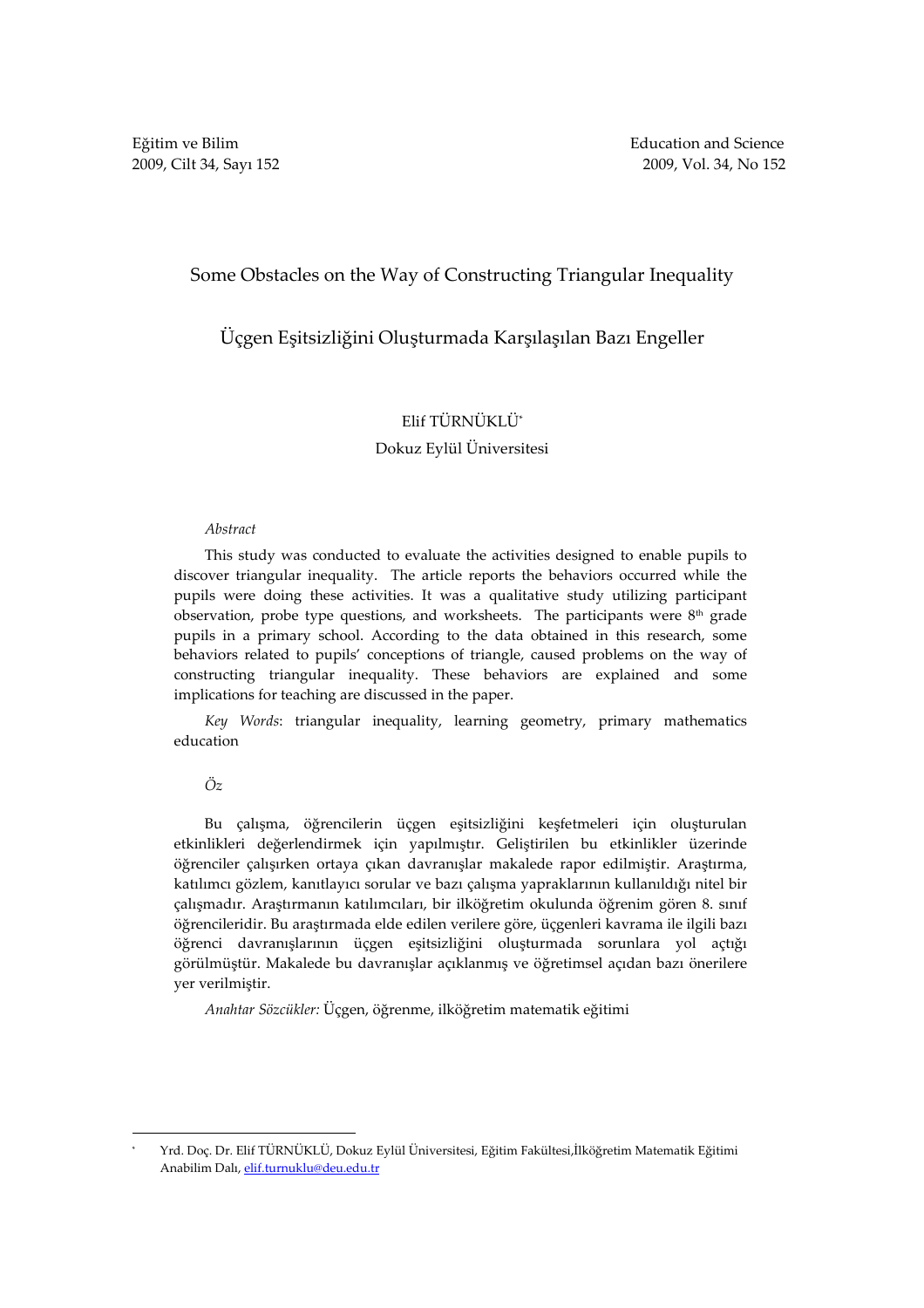#### Introduction

In mathematics classrooms, activities are designed in order to allow pupils to construct the concept themselves or let them discover the relationships rather than to transmit the knowledge. Fox (2001) claimed that learning is an active process and knowledge is constructed rather than innate, or passively absorbed. Some researchers tell us that if we want quality learning, the learner must participate in his or her learning process. When the learners construct their own knowledge, the quality of learning can be improved. This does not mean that learners must be alone during the learning process as indicated by Orton and Frobisher (1996: 18 cited from Richards), 'students will not become active learners by accident but by design'. This design can be shaped by examining how pupils construct the knowledge and develop the concepts.

The activities that allow pupils to actively involve in their learning may be developed by analyzing the pupils' thinking ways and how they form the concepts in their minds. In mathematics education, several researchers have tried to describe how mathematical knowledge is understood and formed (Gray, Pinto, Pitta, & Tall, 1999; Hejny, 2003) by conceptualizing this process from different perspectives. Dubinsky and his colleagues describe this process as encapsulation and formulate APOS (action-process-object-schema) theory (Gray, Pinto, Pitta, & Tall, 1999). Sfard described this process in three steps: interiorisation of the process, then condensation as a squeezing of the sequence of operations into a whole, then reification- a qualitative change manifested by the ontological shift from operational thinking to structural thinking (Gray, Pitta, Tall, 2000). Hejny developed a model that consists of six stages: motivation, isolated models, generalization, universal models, abstraction and abstract knowledge (Hejny, 2003).

Our team designed a number of activities that would enable pupils to discover triangular inequality. In this research in order to evaluate these activities, the researchers examined the pupils' construction of mathematical knowledge and their thought processes (see Turnuklu and Yesildere, 2005). During the study it was observed that some behaviors related to pupils' conceptions of triangle, caused problems on the way of constructing triangular inequality. This article addresses and discusses these behaviors.

The triangle is one of the geometrical shapes that are introduced to children in early years. Children learn to recognize and distinguish triangles from other geometrical shapes. The triangle may be introduced to children by defining it in a traditional way or by doing manipulative activities and classification of shapes in a contemporary way. Teachers may define triangle as a three-sided and closed shape or one that has three straight lines and a closed shape (like in Turkish primary schools before 2005). Another way of defining and introducing the triangle is as follows: teacher starts with polygons and names it according to the number of sides like in Italian primary schools (Vighi, 2003) or Turkish primary schools (since 2005, after the education act). Aristotle defines a triangle as an imminent shape upon real objects. 'Euclid defines the rectilinear figures those bound by straight lines, trilateral shapes are bound by three straight lines and classifies them according to sides or angles' (Vighi, 2003: 2).

Definition of a concept can be formed in different ways in pupils' minds. According to Tall and Vinner (1981: 152), 'a personal concept definition can differ from a formal concept definition... It may be a personal reconstruction by the student of a definition'. A research study by Vighi (2003) reports on a personal meaning of the triangle. Although this research was carried out on pupils of various ages (between 7 and 11 year olds), he found that the pupils have a meaning of triangle that differs from its intuitional meaning. For a child, a triangle is equilateral or sometimes isosceles, and has one side horizontal. This research reports that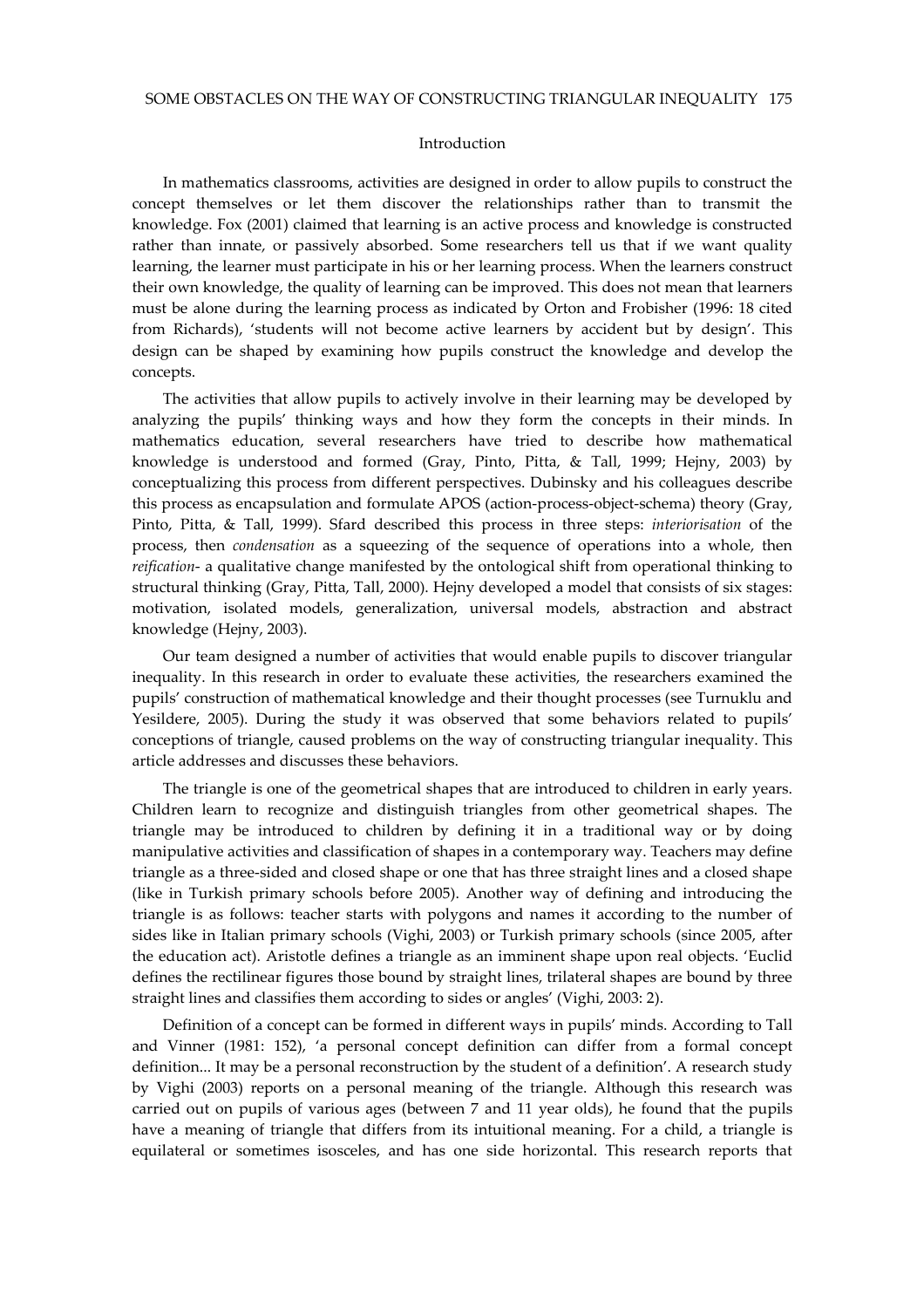## 176 ELİF TÜRNÜKLÜ

almost all triangles that the pupils drew had acute angles. These results tell us what images pupils have in their minds concerning the triangle. It is possible to observe the same results in some other research studies. Although their aims were not directly to look for personal meaning of triangle, they come up with the same results (Hanibal, 1999; Marchini and Rinaldi, 2005; Oberdorf and Taylor-Fox, 1999; Sandt, 2001).

A number of studies have investigated the influence of drawing orientation in perception and conception of geometrical shapes (Marchini and Rinaldi, 2005; Orton and Frobisher, 1996). Marchini and Rinaldi (2005) investigated preconceptions of isosceles triangles of 8 years old pupils. They found some evidence that drawing orientation affect the perception. This kind of research tells us that some other factors influence pupils' conception of triangles and that certain position of a geometrical shape may affect pupils' conceptions because of orientation affect. As Singer (2001:95) states 'student recognizes the isosceles or right angled triangle only if it is in a certain position, any other position is perceived as a new learning element'.

### The Current Study

The aim of this study is to investigate some pupil behaviors occurred when they are discovering triangle inequality. As a qualitative study, in order to investigate the original objective of the research, participant observation was chosen as the main data collection technique. In addition to this, probe type questions and some developed worksheets were used in order to elicit pupils' ways of thinking in constructing the concept. The main purpose of designing the worksheets was to allow pupils to discover the rule of forming a triangle considering the length of sides. The probe type questions "why", "how" or "what" were used interchangeably according to the context of the research. To capture all events during the research as much as possible, video camera and audio recorder and researcher field notes were used.

#### Participants

Twelve pupils (4 girls and 8 boys) participated in the study. They were 14 year-old students in a primary school (they were at 8<sup>th</sup> grade, the last class of the upper primary education) which is located in an under privileged, low socio-economic area in Turkey. According to the mathematics teacher, the pupils were all average in mathematics. The pupils had not been taught triangular inequality before, but had some basic concepts related to triangles.

#### Materials

In the study, 21 sticks at different lengths (between 5cm and 25cm) were labeled according to their lengths and 5 worksheets were used. Additionally, a guideline explaining the aim of the activity was also prepared. Although most of the data that were taken into account in this paper was obtained through the task that the pupils filled in the first worksheet, tasks in other worksheets were also explained in order to give an idea of the whole research process.

In the first worksheet, the pupils were requested to make triangles by using the sticks and to write down their trials. In the second worksheet, they were requested to choose 5 samples from the list and to show which ones form a triangle and which ones do not, and explain why. In the third worksheet, the pupils were asked to determine;

- The relation between the sum of the lengths of the first and second sides and the third side,
- The relation between the sum of the lengths of the first and third sides and the second side, and then,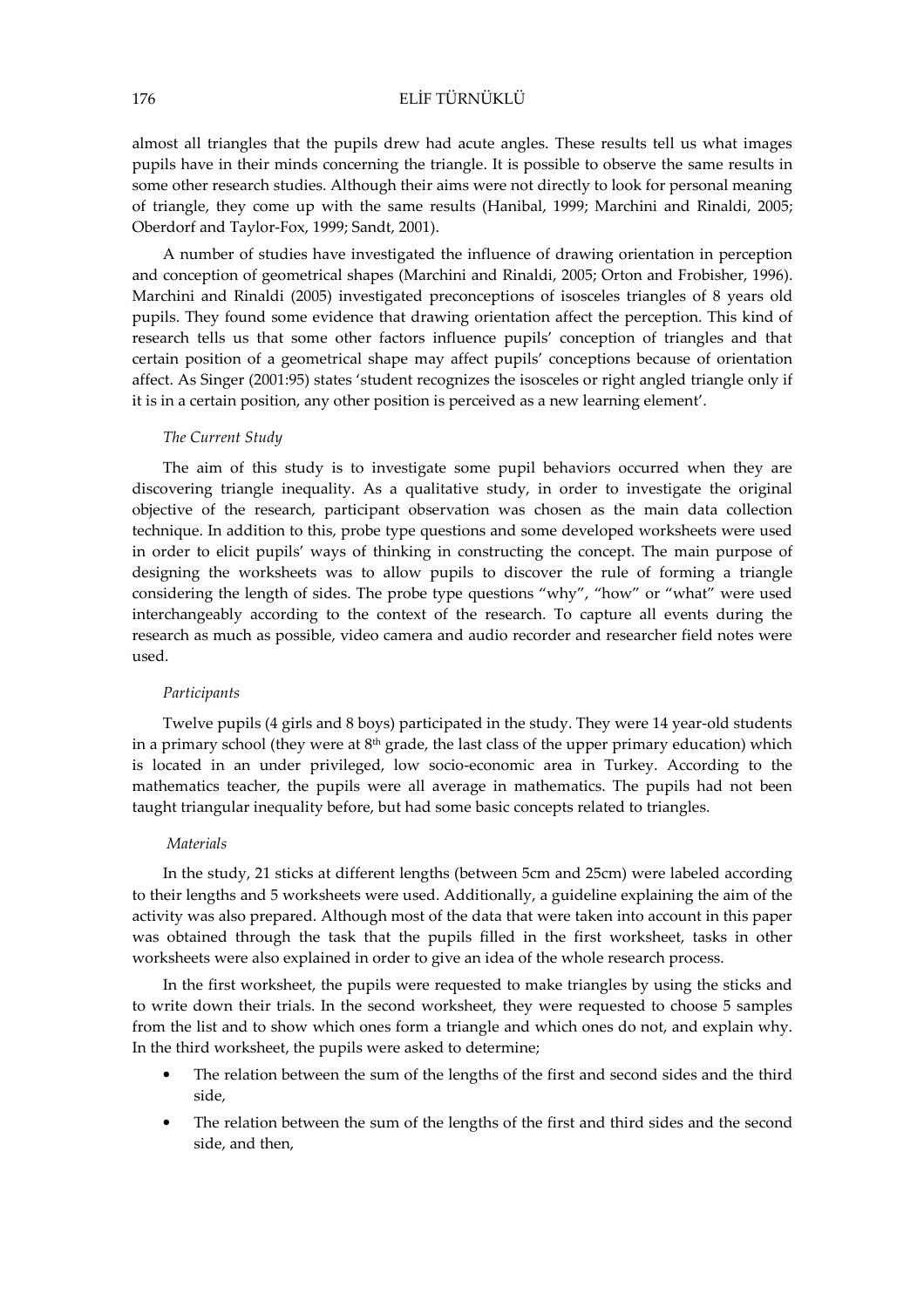• The relation between the sum of the lengths of the second and third sides and the first side.

In the fourth worksheet, as in the third worksheet, the pupils were requested to determine the relation of the absolute value of the difference of the lengths of the sides. In the last one, they were requested to arrive at a generalization depending upon the measurement results they learned.

#### Procedure

The pupils who participated in the study were divided into groups. Each group consisted of four pupils. In the beginning of the study, the guideline and the sticks were given to the groups. Then, the five worksheets were given subsequently. The researcher and the mathematics teacher took turns in helping the pupils to understand the activity and eliciting the pupils' thinking process. A video camera and audio recorder recorded the work of each group.

#### Data Analysis

Each videotape was completely transcribed into verbal data (accompanied with the actions of pupils). In transcribing the conversations from the videotapes, the non-verbal interactions between pupil-pupil, pupil-researcher and pupil-material were also described in detail. Audiotapes were also fully transcribed and supported by the researcher's field notes for describing the non-verbal interactions. The following results were obtained after the interpretation of the content and context of observations of the pupils.

#### Results and Discussions

According to the data, there were similarities among the behaviors of the pupils in discovering the relationship among the sides of a triangle. General points are discussed taking those similarities into consideration. At the beginning of the tasks, the pupils had triangle shape in their minds. They had previous knowledge related to triangles, but until their classroom activities, they had not thought what the conditions were to form a triangle related to its sides. They knew a triangle has three sides and it is a closed shape.

The participants spent most of their time to complete the first worksheet. Taking selections that were made by the pupils into consideration, it can be seen that they especially chose the sticks with lengths close to each other. For example one group used 5, 6, 7 and 8, 9, 10 and 11, 12, 13 in their first three attempts. Then they continued the same way. The rest of the groups worked in the same manner. It is difficult to explain the reasons of these kinds of behaviors. In some cases, they reveal their reasoning in the conversations between pupils and the researcher as in the following conversation extract (the descriptions of classroom context are given in italics).

[1]: (The group is working together and they are choosing sticks in order to make a triangle).

[2] Nur: Let's take 10, 9, and 13. (She arranges the sticks in order to make a triangle. The end points of the sticks are not touching. She cannot manage to form it).

[3] Nur: It does not form a triangle.

[4] Researcher: How did you reach that conclusion?

[5] Çağlar: Because they are not touching (he points to the sticks' end points).

[6] Nur: (She is replying the researcher's question) These must be equal. (while pointing two sides).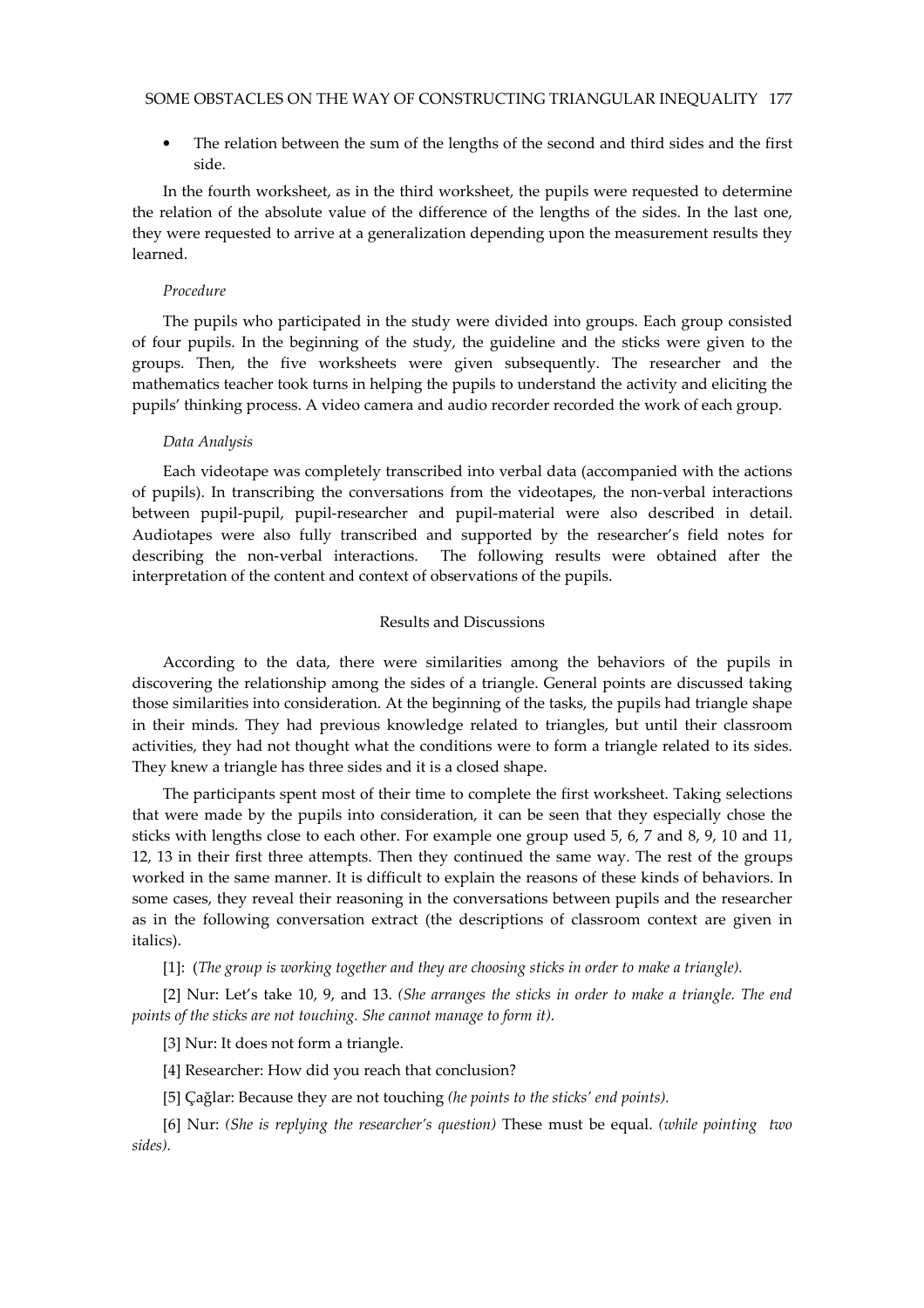[7] Researcher: (by pointing to two sides) Do these have to be equal? This and that one? If you make a different one, does it not form a triangle?

[8] Nur: But this time its base does not fit. (she means that a base must horizontal according to her position).

[9] Çağlar: It does not form a triangle.

Researcher [10]: Why do you think it does not form a triangle?

[11] Nur: Because these right sides (by pointing at two sides) are not equivalent.

(Group 2, from videotape)

In [6], Nur has an image of triangle that has two equal sides. For this pupil (in [8]) a triangle is isosceles and has one side horizontal. Çağlar [5] knows a triangle is a closed shape and he agrees with his friend's view.

In another case, at one point during the task, the researcher asked "why are you choosing these sticks" by referring to the nearest sticks. Two pupils replied as;

Orçun: "All are the same (he is referring to the triangles' sides) and different triangles also exist. All these are different (referring to the sticks) now we are choosing one and we cannot form an equilateral triangle by these, can we? So, we try to put them in order (he is referring to the sides)".

Gökmen: "Now we did like that. Because they must look like equilateral triangles and the side lengths must be sequential (he is referring the lengths of sticks they used)".

The pupils have an image associated with an equilateral or isosceles triangle standing on horizontal base so that they tend to choose the nearest lengths of the sticks. Additionally, in the task, the pupils were requested to write down the lengths of sticks which do not form a triangle. At the beginning of the task, some groups formed triangles in their every attempt. Because, as mentioned above, they made triangles with the small difference in the sides' length and so their trials ended successfully. After a while, the pupils realized that they also have to write down unsuccessful trials. Then they start to choose the sticks which they thought did not form a triangle. They produced a hypothesis, based on their image of a triangle, about which lengths do not form a triangle. According to their reasoning, if the sides' lengths have large differences, it is not possible to form a triangle. The pupils' view can be seen in the following conversation extract more clearly.

[12] Researcher: If you do not want to form a triangle which sticks do you choose?

[13] Erdinç: For example 1-25-15.

[14] Researcher: Let's try them. (They are trying to make a triangle, at the end they did not manage to form it. Then, they noted the lengths as an example of not forming a triangle.)

[15] Researcher: Tell me why they did not form a triangle?

[16] Erdinç and Aytaç (they reply together): Because, the lengths are different.

[17] Researcher (by pointing to the lengths of the sticks which the pupils used to make a triangle): These are also different.

[18] Erdinç: They are sequential (referring to the lengths of the sticks which the researcher pointed) but, those are not. One from the beginning and one from the end (referring to the sticks which formed a triangle).

[19] Aytaç: But these are the nearest lengths (replying the researcher's question).

(Group 3, from audiotape)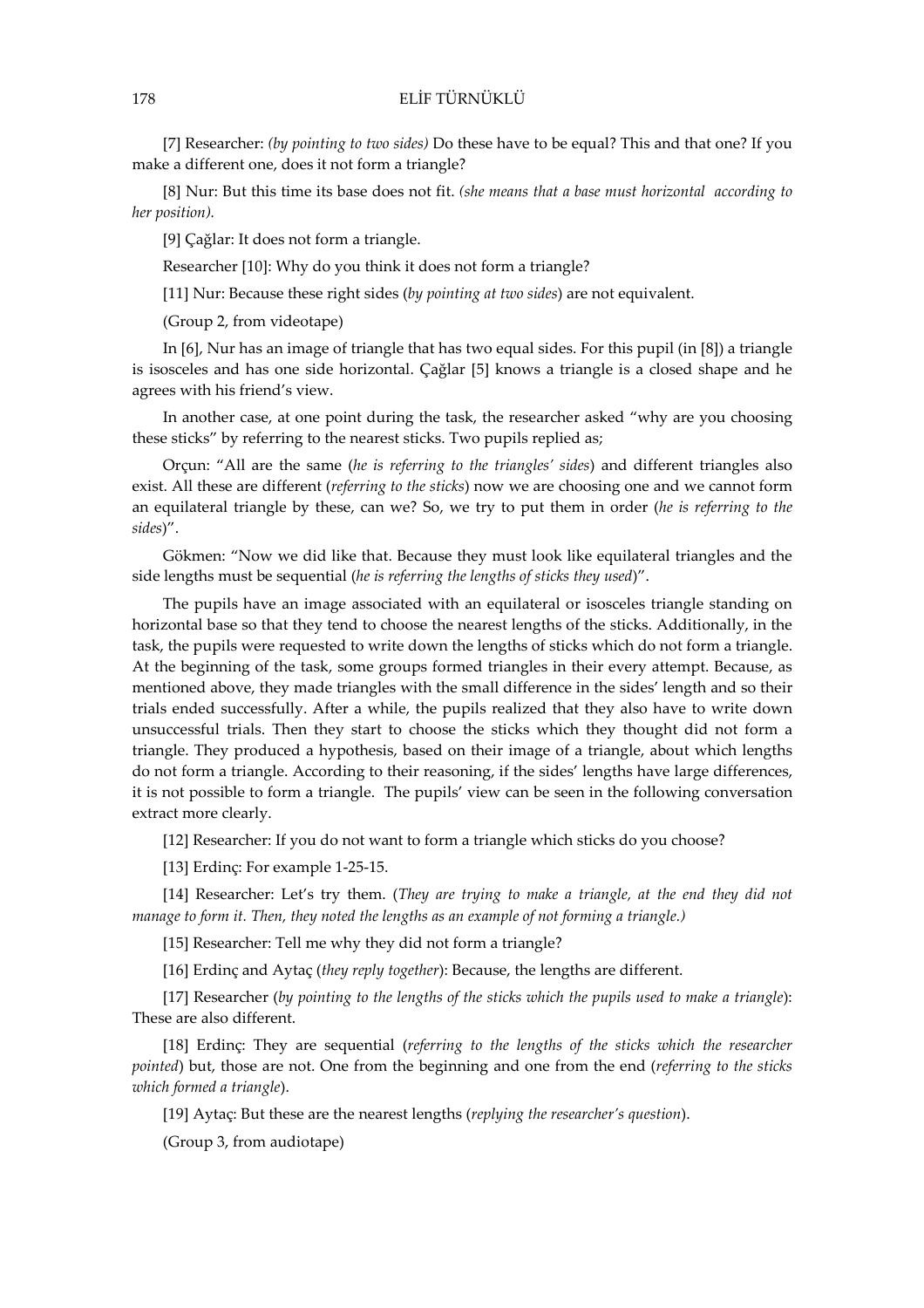Some pupils tend to form triangles in a certain position like the one in Figure 1. The image of the triangle that the pupils have sits on a horizontal base, which explains the difficulties pupils' have in forming different types of triangles. They did not accept different positions even though they formed a triangle. They said, and noted; "this does not form a triangle".



Figure 1. The image of a triangle

Some pupils tend to form a triangle without placing the sticks end to end. This appeared in two forms like those in Figure 2 and Figure 3.



Figure 2. A sample that pupils called triangle ( I )

In Figure 2, the pupils did not take into account the lengths of the sticks that they used in forming this kind of triangle. At the end of the process, however, they noted the lengths that were labeled on the sticks themselves. For example, in one case, the group used 12, 13, 15 and formed a shape like that shown in Figure 2, and they recorded that the sticks formed a triangle by these lengths.



Figure 3. A sample that pupils called triangle ( II )

The pupils did not care about constructing a closed shape like that in Figure 3. They thought it was a closed shape, but it is not, even though it looks like a closed shape. Although the pupils formed a shape that looked like a triangle, whereas it was not, they recorded it as a triangle. Almost in all groups these kinds of similar behaviors occurred.

Another type of behavior we come up during the tasks was that the pupils selected the sticks that could possibly form a triangle in terms of their lengths, but the pupils could not manage to form a triangle. So, they came to the conclusion that it was not possible to make a triangle by these lengths. They did not change the angles in order to fit the sides, or change the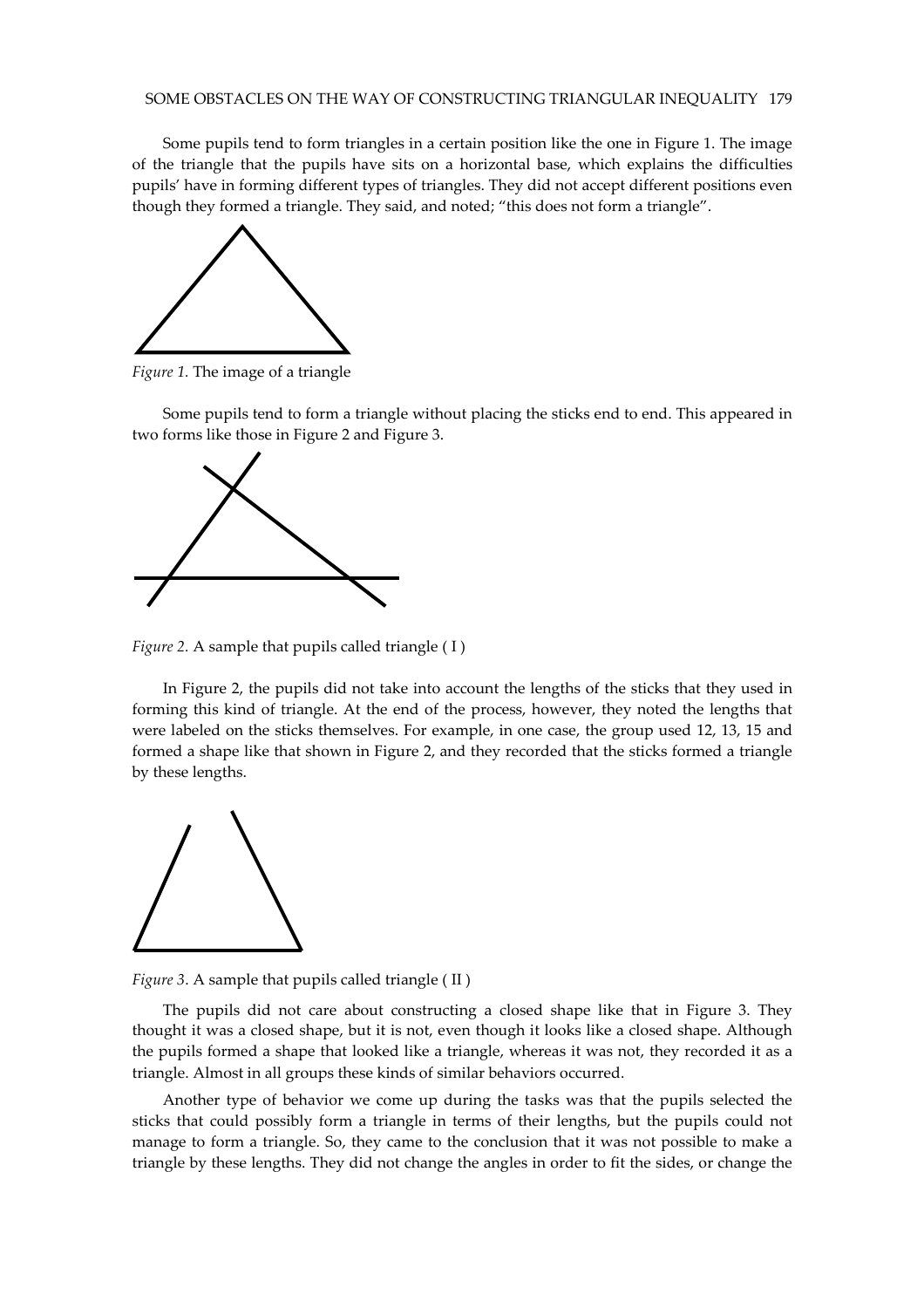## 180 ELİF TÜRNÜKLÜ

original position of the shape. When faced with this kind of situation, no one attempted to change the position of the sticks, even though the pupils were working in groups.

As it is seen above in the presented data, some obstacles were faced on the way of completing the tasks. These were related to conceptions and/or image of triangle in the pupils' minds.

Four major patterns observed when forming triangles:

- 1- Tendency to form only equilateral or isosceles triangles.
- 2- Tendency to form triangles in a certain position.
- 3- Tendency to form triangles without fitting the edge end to end.
- 4- Failing to manipulate the material in order to form triangle.

All these behaviors described above affected the process of forming different triangles, which in turn, affected the possibility of reaching the rule of triangular inequality. For example in the last worksheet when asked to write their generalization related to forming a triangle, some of the pupils wrote the followings:

"I think when the numbers are consecutive they form a triangle"

"The absolute value of the difference of the lengths of the sides must be 1"

Additionally, some of the pupils, who worked on the lengths of the sides which cannot form a triangle, did not manage to reach a conclusion, because they could not reach a pattern that may allow them to see the generalization.

## Conclusions and Implications

In the primary schools, the triangle is defined as a closed shape with three straight lines. In later years of primary school, pupils are taught about triangle as having much more properties than its definition. They are taught lots of other properties of triangle and relations with other geometrical shapes. They learn any three straight lines do not form a triangle and there are some properties between angles and lengths of the sides. On the way of learning these concepts and their properties, some factors such as pupil's pre-conceptions, perceptions and the way they were taught may affect this process.

In this paper, we discussed some mathematical behaviors of 14 year-old pupils which were displayed when working on some activities related to triangular inequality. In this research, it was believed to be beneficial for pupils to be involved in their learning actively by building triangle model with the sticks; however the results indicated not exactly what was expected.

These behaviors sometimes created obstacles, by leading pupils to different directions in the way of our main target. Especially, a certain triangle image in pupils' mind; equilateral or isosceles triangles affected pupils' strategies that they used when they were forming triangles and their reasoning during the activities. These results are consistent with Vighi's (2003) and Singer's (2001). Although the participants of this study were older than the ones in Vighi's study, similar results were obtained. Another interesting result is that the pupils did not name a shape as a triangle when it was shown in unfamiliar positions, as Singer (2001) found out.

When all these mathematical behaviors are taken into account, it is better to reorganize the activities that were used in this study. For example, in the stage of forming triangles it is better to give pupils drawn triangles instead of asking them to make their own triangles. These triangles must display different types and also have strange positions. Then, pupils should be allowed to discover the relations between the lengths of sides through manipulative activities.